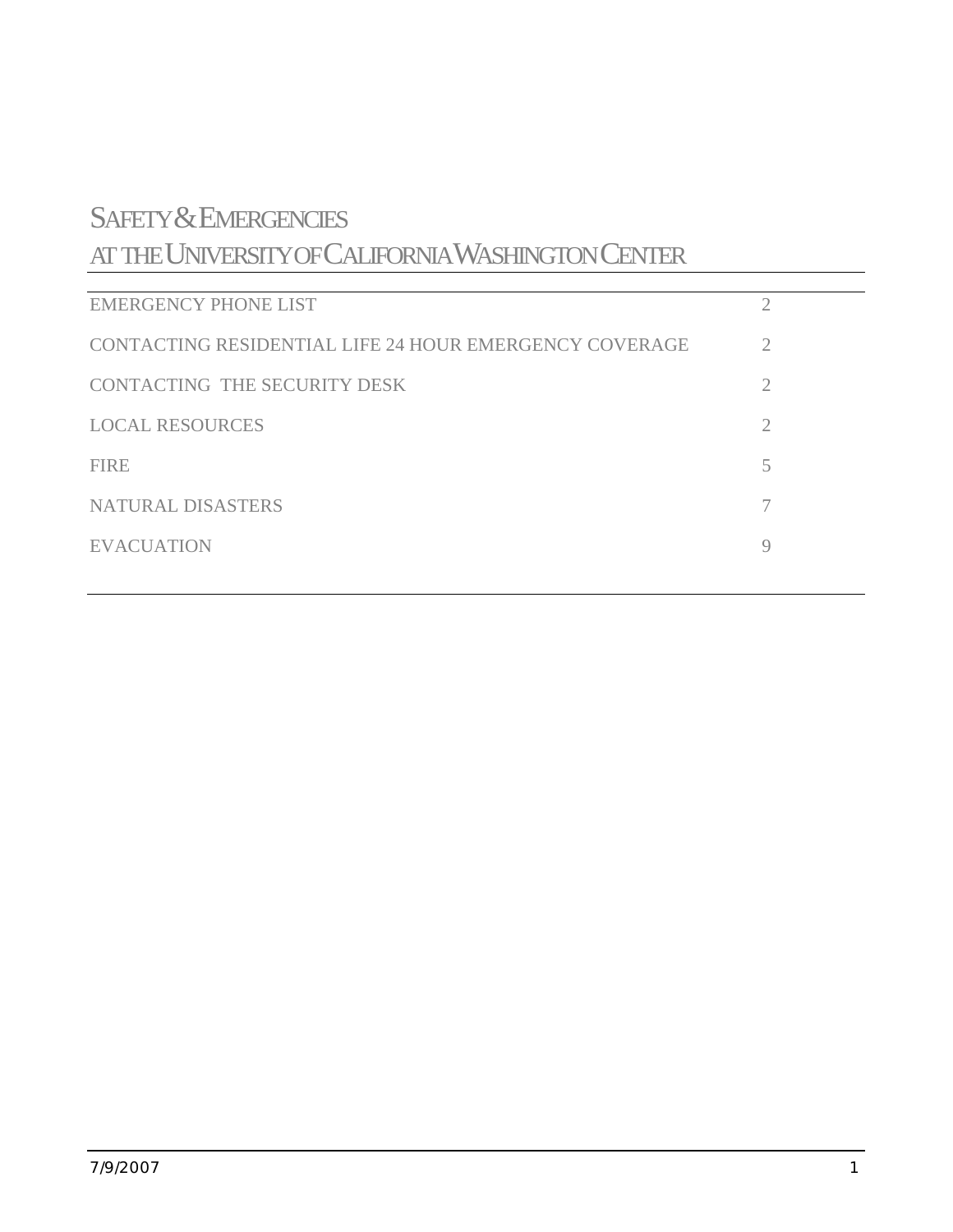# <span id="page-1-0"></span>**EMERGENCY PHONE LIST**

# **In the event of a life threatening emergency call:**

**9-911** from any building extension, or **911** from a cellular phones (give your location)

| DC Crisis Line                           | $(202)$ 233-2255   |
|------------------------------------------|--------------------|
| DC Police (non-emergency)                | (202) 727-1010     |
| DC Rape Crisis Hotline                   | $(202)$ 333-7273   |
| Metro Transit Police (emergency)         | (202) 962-2121     |
| Poison Control Center                    | $(202)$ 625-3333   |
| Northern Virginia Crisis Line            | (703) 527-4077     |
| Arlington County (information)           | $(703)$ 358-4252   |
| Arlington Police (non-emergency)         | $(703) 558 - 2222$ |
| Montgomery County Police (non-emergency) | (301) 279-8000     |
| Montgomery County Sheriff                | $(240)$ 777-7000   |

# **RESIDENTIAL SERVICES: 24-HOUR EMERGENCY COVERAGE**

# 24-Hour Duty Line: **202 415-9275**

The 24-hour Residential Duty Line was established to ensure professional staff response to individual and community crises 24 hours a day, seven days a week.

# **SECURITY DESK – 1ST FLOOR**

# **202-974-6233**

A security officer is present at the  $1<sup>st</sup>$  floor security desk 24-hours a day, 7 days a week.

# **OTHER LOCAL RESOURCES**

*The Residential Life Staff provides referral counseling to residents. Referral counseling consists of listening to the student, working with the student to identify the nature of the problem or concern, developing alternative options for the student, and directing residents to appropriate service providers.* 

# **General Crisis Services**

# **DISTRICT OF COLUMBIA**

 Andromeda Mental Health Center - (202) 291-4707 (M-F 9-5) (Spanish speaking) Crisis Line - (202) 561-7000 (24 hours) DC Hotline - (202) 223-2255 (24 hours) Washington School of Psychiatry (202) 537-6050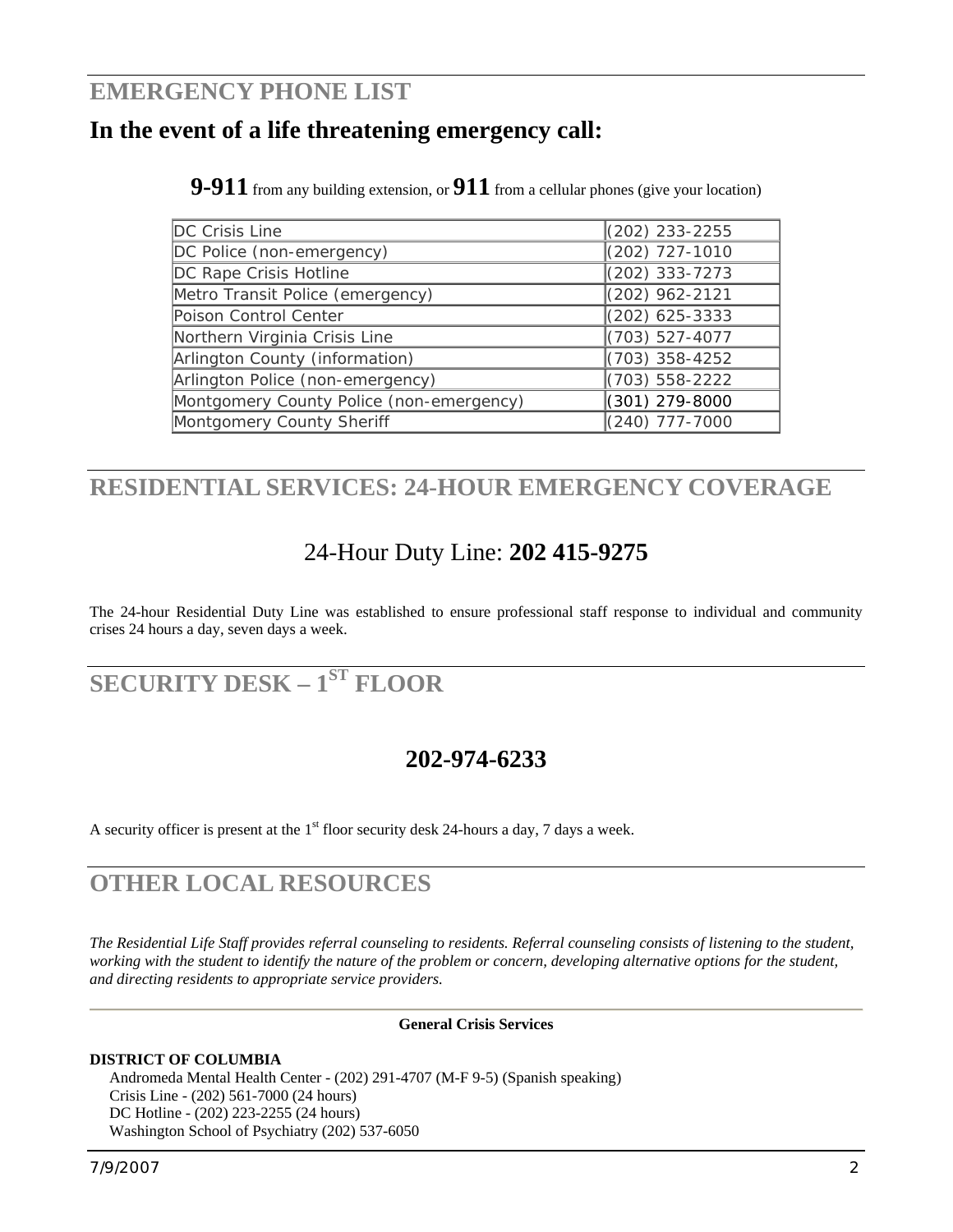The Women's Center (202) 293-8296 Parkhurst and Associates Psychological Services (202) 234-7738 **MARYLAND** Jewish Social Service Agency (301) 881-3700 Montgomery County Hotline - (301) 738-2255 (24 hours) Community Crisis Center in Bethesda - (301) 656-9161 (24 hours) **VIRGINIA** Alexandria Hotline - (703) 527-4077 (24 hours) Arlington County Hotline - (703) 358-4848 (24 hours) Northern Virginia Hotline - (703) 527-4077 (24 hours)

#### **Specialized Services**

#### **Abuse (Physical, Sexual, etc.)**

 Adult Protective Services, DHS - (202) 727-2345 Child Abuse Hotline - (202) 628-FACT Center at the Psychiatric Institute of Washington (PIW) - (202) 965-8550 Children & Family Services Division, DHS - (202) 727-0995 Domestic Violence Hotline - (202) 347-2777 (24 hours) Family Crisis Center of Prince George's County - (301) 864-9101 (24 hour domestic violence hotline) House of Ruth Domestic Violence Hotline - (202) 6677001 (24 hours) My Sister's Place - (202) 529-5991 (24 hours) Victim Assistance Network - (703) 360-7273 (24 hours - domestic violence & sexual assault)

#### **Abuse/Addiction (Drugs, Alcohol, etc.)**

 Al Anon - (202) 882-1334 Alcoholics Anonymous - (202) 966-9115 (10 am-10 pm) Cocaine Hotline - 1(800) COCAINE (24 hours) Gamblers Anonymous - (301) 961-1313 (24 hours - meeting information) Narcotics Abuse 24 Hour Helpline & Treatment - (800) 234-0420 Narcotics Anonymous - (202) 399-5316 Nicotine Anonymous - (703) 978-7545 Poison Control Center - (202) 625-3333 (24 hours - overdose information) Sexual Compulsives Anonymous – 202 736-3736 Suburban Hospital Addiction Treatment Center - (301) 896-2522 (9:30 am-9 pm)

### **AIDS/HIV Infection**

 AIDS Information Line - (202) 332-2437 CDC National HIV & AIDS Hotline - 1(800) 342-AIDS (24 hours) 1(800) 243-7432 (8 am-2 pm Spanish) 1(800) 243-7889 (TDD, M-F 10 am-10 pm) Information, referral, education Sexually Transmitted Disease Information Line - 1(800) 227-8922 (M-F, 8 am-11 pm) Information, referral, education

#### **Domestic Violence Shelters**

 Bethany House - (703) 998-8811 Holmes House - (202) 547-4673 House of Ruth - (202) 667-7001 My Sister's Place - (202) 529-5991

#### **GLBT Issues**

 Gay & Lesbian Crisis Hotline (Whitman Walker Clinic) - (202) 833-3234 (7-10 pm) Gay & Lesbian Crisis Hotline/Referral Service - (202) 833-3234

### **Rape/Sexual Assault**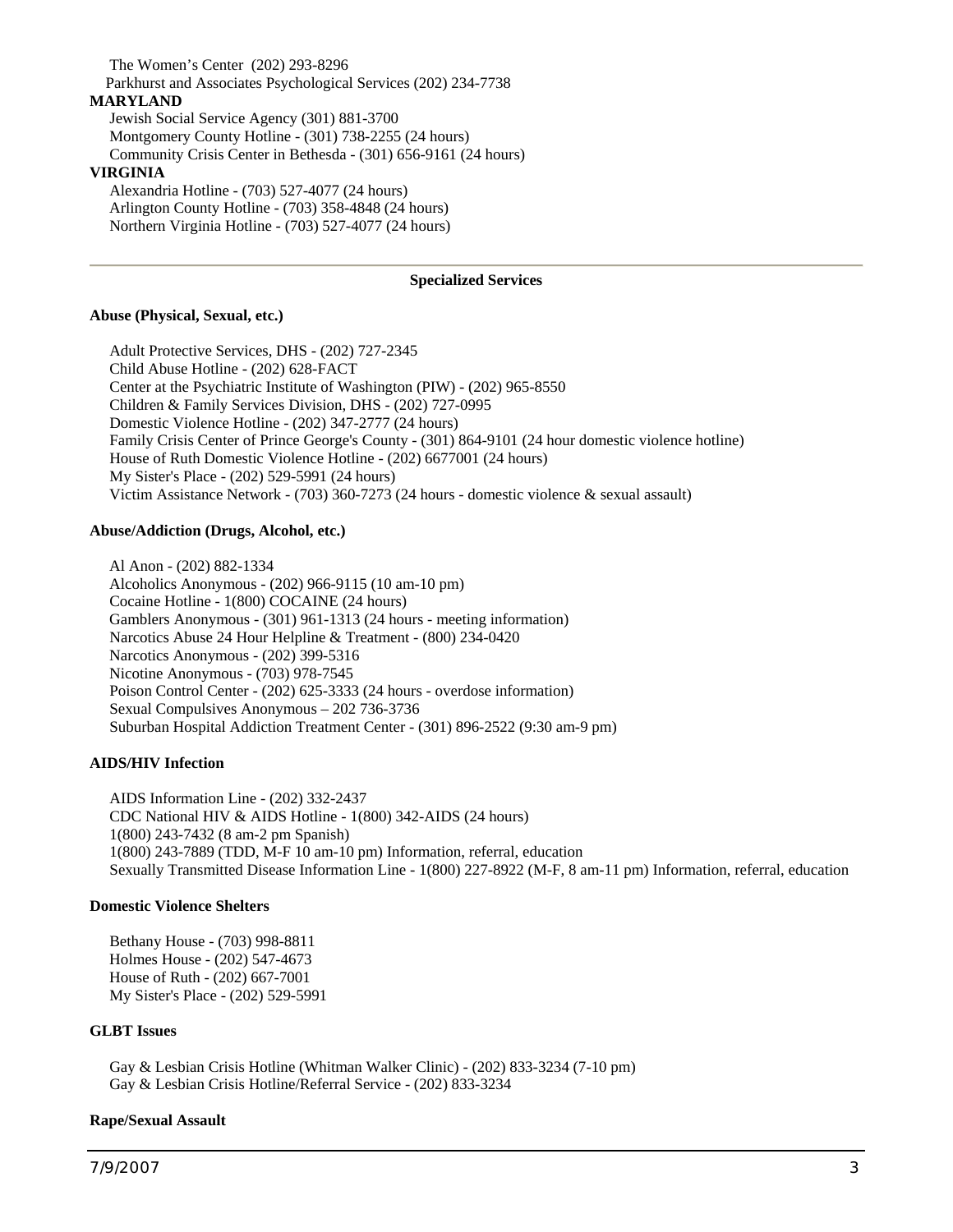Alexandria Sexual Assault - (703) 683-7273 DC Rape Crisis Center - (202) 333-RAPE (24 hours) Montgomery County Sexual Assault Hotline Crisis Center - (301) 656-7273 Sexual Assault Response & Awareness Program - (703) 683-7273

### **Sexual Harassment**

 9 to 5: Association for Working Women – 1-800-522-0925 National Job Problem Hotline – 1-800-522-0925 National Victim Center – 1-800-FYI-CALL

### **Suicide**

 Crisis Helpline: Commission on Mental Health Services – 1-888-7-WE-HELP National Suicide Hotline – 1-800-SUICIDE Prince George's County Hotline & Suicide Prevention Center - (301) 731-0004 (24 hours) or (301) 577-4866 (24 hours)

### **Victim Assistance**

 Alexandria Victim Assistance Program - (703) 838-4100 Arlington Victim/Witness Services - (703) 228-4558 DC Crime Victims Assistance Hotline - (202) 347-2777 DC Survivors of Homicide - (202) 842-8467 (24 hours) (202) 727-1011 (TTD) Fairfax Victim/Witness Assistance - (703)246-2141 National Organization for Victim Assistance - (202) 232-6682 (24 hours)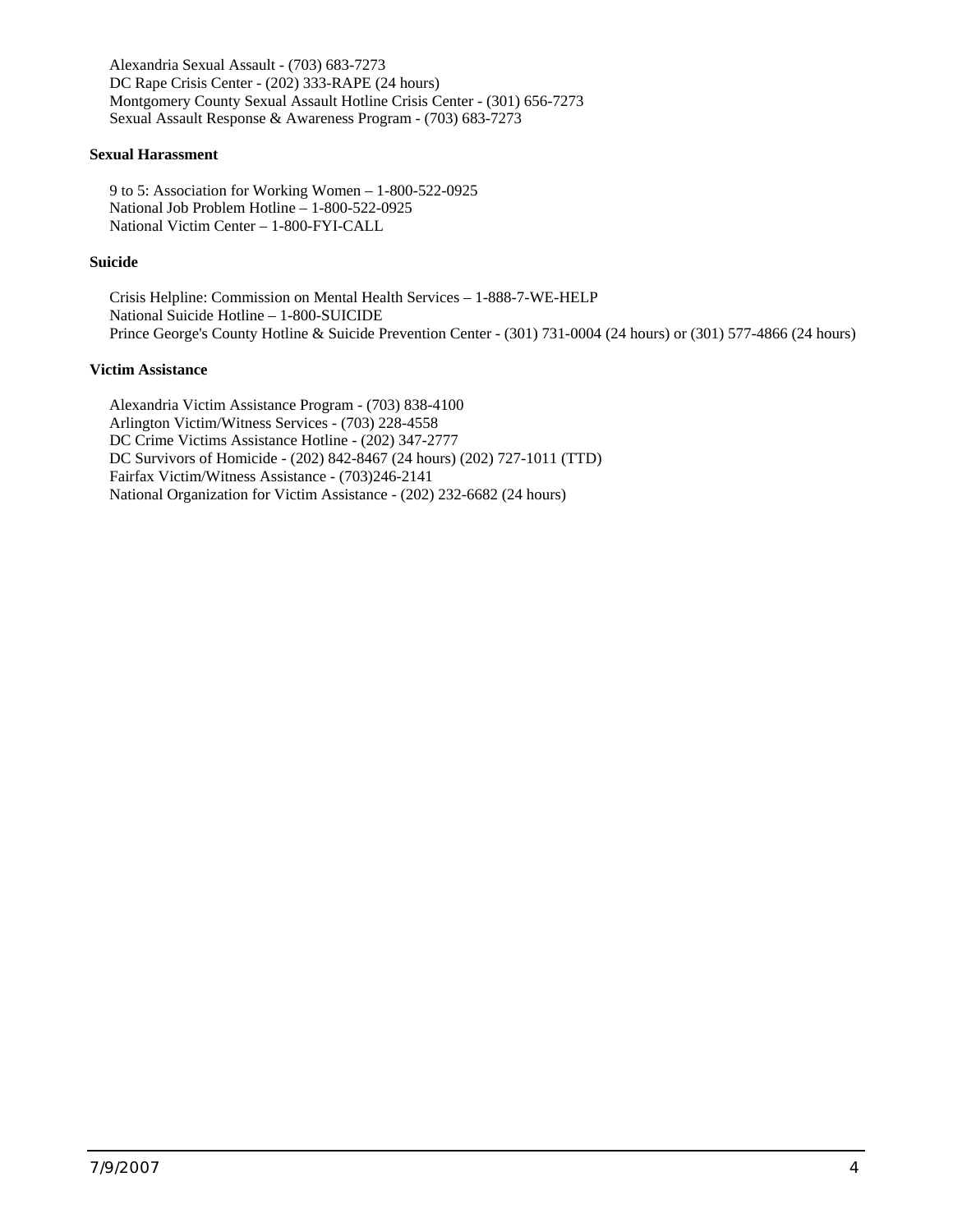# <span id="page-4-0"></span>**WHAT TO DO IN AN EMERGENCY - FIRE**

In the event of a fire or other hazard, you should be familiar with evacuation exits. Be prepared to use an alternative exit route if the normal exit route is blocked. *On the back of each apartment front door is the fire evacuation route for your apartment.*

The UC Washington Center's fire alarm system has a horizontal notification system. This means that the alarm will sound on the floor where there is a problem and the floor directly above and directly below the source of the alarm. As soon as you hear the alarm on your floor or are notified by the building speaker system that you should evacuate, please follow the procedures list on t his page. If you see others evacuating the building, it is always required that you do the same, regardless of whether the alarm sounded on your specific floor.

*If you hear an alarm on your floor, do the following as quickly and in as orderly a manner as possible.* 

1. Leave your apartment immediately, locking the door behind you. Be sure to carry your keys and ID with you.

2. Carry a moistened towel with you in case you encounter smoke in a stairwell.

3. Use the stairwells to evacuate the building. **DO NOT USE THE ELEVATOR!**

4. When you exit the building, you will be directed to the evacuation location.

5. Do not attempt to re-enter the building until the alarm has been turned off and a Residential Services staff member has given the signal to re-enter.

6. In the event that you need additional assistance leaving the building, please inform the Residential Services staff upon check-in.

*In the event that you discover a fire, do the following:* 

- 1. Pull the nearest fire alarm.
- 2. Do not attempt to fight the fire.
- 3. Leave the building immediately.
- 4. Report all details to the Residential Services staff member in front of the building.

*In the event of a utility failure (gas leak, ventilation, plumbing, electrical), do not following:* 

1. Report the incident to the Security Desk.

2. If the alarm sounds as a result of a utility failure, follow the steps outlined above in the fire evacuation procedure.

*If you should become trapped inside the building, do the following:* 

1. Dial 9-1-1 and notify the dispatcher of your exact location.

2. Place your hand on the door and if it feels hot then do not open the door. Wet a blanket or similar item and place over the door opening (while the door is closed). This will help keep the toxic smoke from entering the room and give firefighters a chance to rescue you.

3. Hang a bright color item or piece of clothing up at your window. This will attract the firefighters attention to your apartment.

Fire alarms, smoke detectors and sprinkler systems are all connected to a panel at the Security Desk. A Security Officer will respond to every emergency light on the panel.

#### **Fires Safety Equipment**

Tampering with safety equipment (directly or indirectly), including, but not limited to smoke detectors, access devices, and fire extinguishers is a minimum \$200 fine and/or all costs associated with the fire alarm.

Tampering with safety equipment in conjunction with other violations including, but not limited to smoking, alcohol consumption, and controlled substance use and/or possession will result in immediate termination of the residential housing contract without refund.

### **Smoke Detectors**

Residential fires are the most common types in the United States, and they claim more lives than any other type of fire. Smoke and fire detection systems operate in all apartments. The primary purpose of these detectors is to alert you in the event of a fire and to notify our main fire panel of an emergency. All bedrooms, living areas, offices and classrooms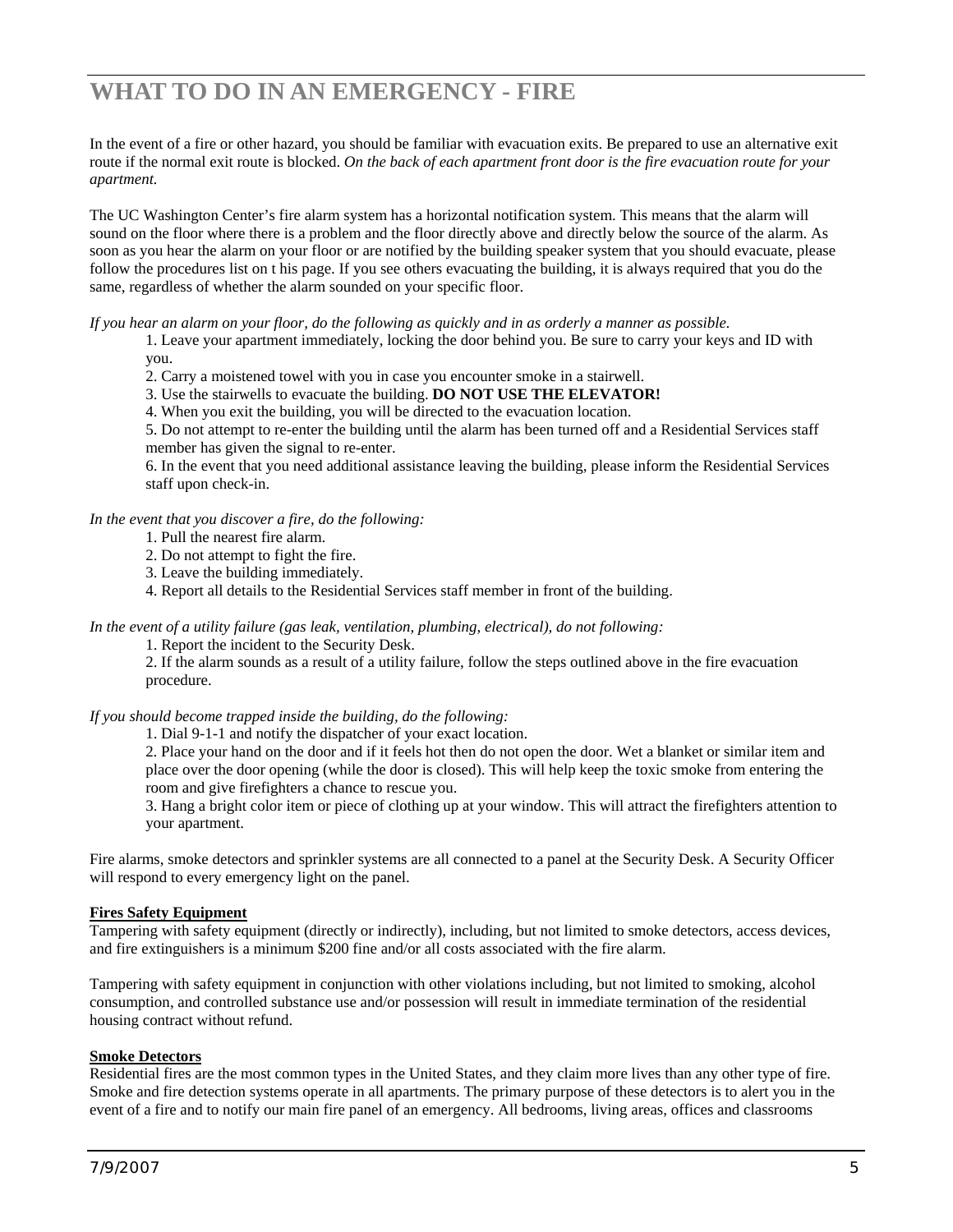have smoke detectors. If a smoke detector goes off for any reason, please notify the Residential Services staff (202) 415-9274 or call the Security Desk at (202) 974-6233.

# **Sprinklers**

One of the built-in fire protection systems is the Fire Sprinkler System. The System consists of piping and sprinkler heads with water under pressure. In the event of a fire, the sprinkler heads are designed to operate when the temperature reaches approximately 135 degrees F. CARE MUST BE TAKEN NOT TO CAUSE THE SPRINKLER HEADS TO GO OFF UNNECESSARILY BY HITTING THE HEADS, THROWING OBJECTS AT OR HANGING ITEMS FROM THE SPRINKLERS. This will activate the sprinklers and possibly cause an enormous amount of water damage, as well as summoning the fire department. The resident responsible for the damage to the sprinkler will be required to pay for all damages associated with the incident. Residents will be held responsible for behavior of their guests and will be held accountable for their actions.

### **Fire Alarms/Drills**

For your protection, do not remain in the Center while a fire alarm is sounding. The alarm will not be turned off until the Residential Services staff or Fire Department has given an all clear. The fire evacuation plan is located on every floor and the backs of the apartment front door. The Residential Services staff will be conducting unannounced quarterly fire drills. Failure to evacuate the building immediately upon the sound of an alarm or to follow specific evacuation and safety procedures will result in disciplinary actions. It is a misdemeanor to tamper with or interfere with fire alarm pull stations, smoke and heat detectors, fire extinguishers, hoses and "EXIT" signs or lights. Violators are subject to legal prosecution.

### **BBQ Grills**

According to Washington, DC law and University of California, Washington Center policy, BBQ grills are not allowed on the 4th floor terrace at any time for any reason.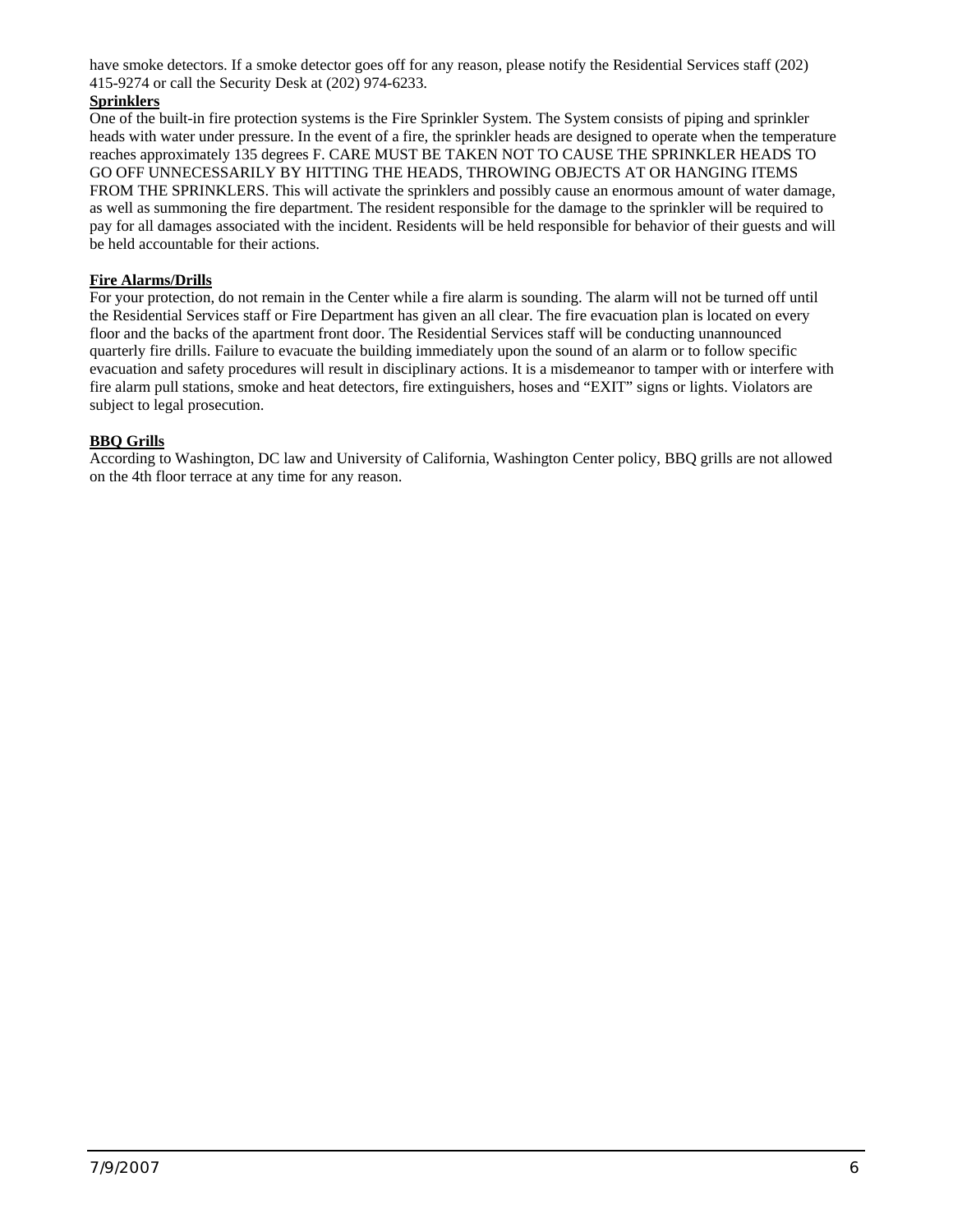# <span id="page-6-0"></span>**WHAT TO DO IN AN EMERGENCY – NATURAL DISASTERS (EARTHQUAKES, LIGHTNING, TORNADOES, & HURRICANES)**

### **Before Disaster Strikes**

Know what the dangers are. Educate yourself. Most injuries during natural disasters are caused by falling objects and flying debris. Identify hazards in places where you spend most of your time. Prepare an emergency kit. Consider keeping one at home, in your office and in your car. Educate and train your staff to be prepared!

#### **It is recommended that you gather the following items in preparation for an emergency:**

- ¾ Driver's license or State-issued ID, birth certificate/passport, insurance policies, credit card information
- $\triangleright$  Cash
- $\triangleright$  Flashlight and extra batteries/bulbs
- $\triangleright$  Sturdy shoes
- $\triangleright$  Portable AM/FM radio (and extra batteries)
- $\triangleright$  Personal hygiene supplies
- $\triangleright$  Extra change of clothes
- $\triangleright$  Medication, prescriptions, glasses, medical history and immunization records
- $\triangleright$  First-aid kit and instruction booklet
- $\triangleright$  Phone number of out of state contact that all family members use (long distance calls may be possible even if local area service is not working)
- $\triangleright$  One gallon of bottled water per person plus liquid chlorine bleach or water purification tablets for disinfection
- $\triangleright$  Extra non-perishable food (peanut butter, soups, crackers, dry milk, manual can opener, etc.)

#### **In addition:**

- $\triangleright$  Check to be sure nothing heavy or breakable is hanging over your bed or desk.
- $\triangleright$  Do not place your desk chair or bed directly next to or under a window. If this isn't possible, sleep or sit with your head away from the window.
- $\triangleright$  Lock the wheels on TV stands, utility carts, etc. Keep all breakables in secure low cabinets. Secure your computer to its table - you can use Velcro to attach computer parts to each other and to the table.
- ¾ Locate "safe" and "danger" spots in your office and apartment.
- $\triangleright$  Keep exit routes clear. Do not block doors and hallways.
- $\triangleright$  Know and practice at least two exit routes from your office and apartment. Consider how you would evacuate the any area that you frequent in the building, or how you might guide yourself in the absence of light/visibility.
- $\triangleright$  Know the location of all fire extinguishers in your unit.

#### **What to do during a Natural Disaster:**

- $\triangleright$  Duck under a desk or sturdy table.
- $\triangleright$  Remain calm. Try to calm and reassure others.
- $\triangleright$  Stay away from windows, bookcases, file cabinets, heavy mirrors, hanging plants, and other heavy objects that could fall.
- $\triangleright$  Watch out for falling/flying plaster, ceiling tiles, or debris.
- $\triangleright$  Stay under cover until the shaking stops or storm passes.
- $\triangleright$  Hold onto the desk or table. If it moves, move with it.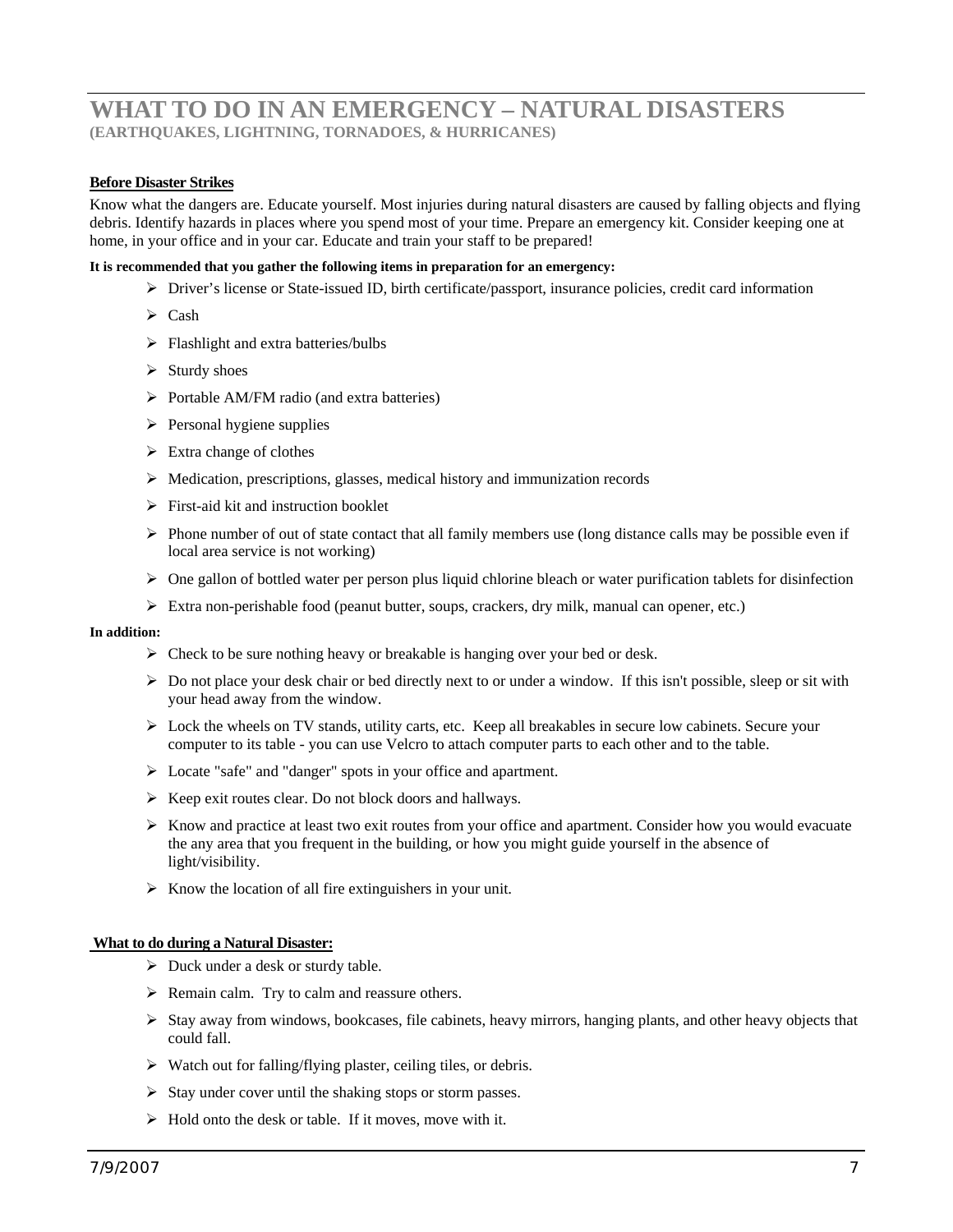- $\triangleright$  If you are inside the building and you are not near a desk or table, move against an interior wall, and protect your head with your arms. Do not use the elevators. Do not be surprised if the fire alarm or sprinkler systems come on.
- ¾ If you're **OUTDOORS,** move to a clear area, away from trees, signs, buildings, or downed electrical wires and poles.
- $\triangleright$  After the danger passes act calmly. Accept the fact that you may not be thinking clearly.
- $\triangleright$  Focus on the fact that there is much you can do to help yourself and others. Make sure to wear a sturdy pair of shoes.

### **After a Natural Disaster:**

- $\triangleright$  Remain calm.
- $\triangleright$  Listen for emergency instructions from Center safety personnel or emergency responders and cooperate fully with their instructions.
- $\triangleright$  Wear shoes in all areas near debris or broken glass.
- ¾ Do not use matches, lighters or open flame appliances until you are sure no gas leaks exist. Do not operate electrical switches or appliances if gas leaks are suspected. These create sparks that can ignite gas from broken lines.
- ¾ Do not touch downed power lines or objects touched by downed lines.
- $\triangleright$  Do not eat or drink anything from open containers near shattered glass. Liquids may be strained through a clean handkerchief or cloth if danger of glass contamination exists.
- ¾ Avoid using your telephone except for genuine emergency calls.

Approach chimneys and brick structures with caution.